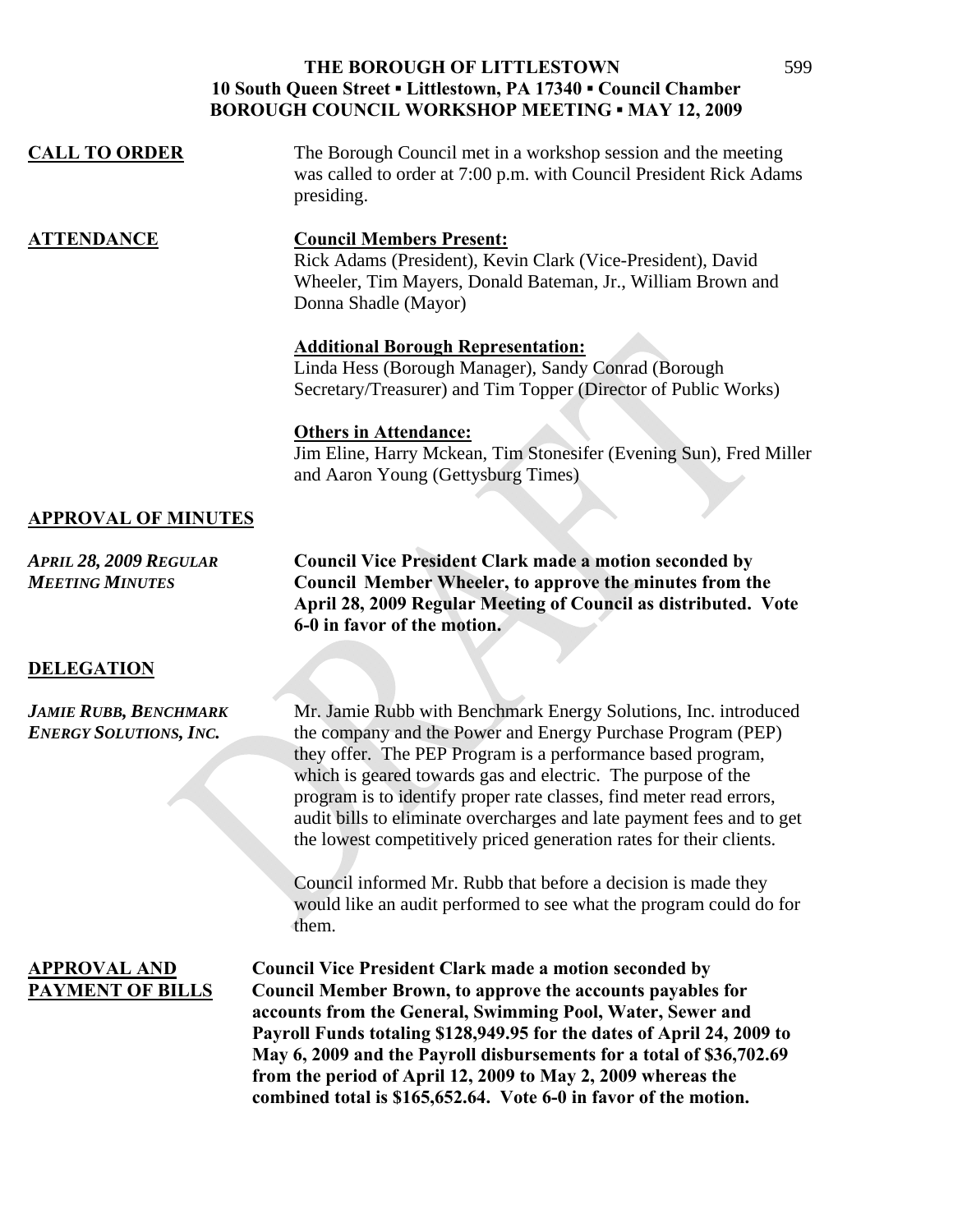| <b>APPROVAL OF</b><br><b>REVENUE AND</b><br><b>EXPENDITURES</b>                                                                                         |                                                                                                                                                                                                                                                                                                                                                                                                                                                                                                                                                               |
|---------------------------------------------------------------------------------------------------------------------------------------------------------|---------------------------------------------------------------------------------------------------------------------------------------------------------------------------------------------------------------------------------------------------------------------------------------------------------------------------------------------------------------------------------------------------------------------------------------------------------------------------------------------------------------------------------------------------------------|
| <b>TREASURER'S REPORT</b>                                                                                                                               | <b>Council Vice President Clark made a motion seconded by</b><br><b>Council Member Mayers, to approve the Treasurer's Report for</b><br>the date period of April 1, 2009 through April 30, 2009. Vote 6-0<br>in favor of the motion.                                                                                                                                                                                                                                                                                                                          |
| <b>FINANCIAL REPORT</b>                                                                                                                                 | <b>Council Vice President Clark made a motion seconded by</b><br><b>Council Member Mayers, to approve the Financial Report for</b><br>May 12, 2009. Vote 6-0 in favor of the motion.                                                                                                                                                                                                                                                                                                                                                                          |
| <b>RESERVE SAVINGS REPORT</b>                                                                                                                           | <b>Council Vice President Clark made a motion seconded by</b><br><b>Council Member Brown, to approve the Reserve Savings Report.</b><br>Vote 6-0 in favor of the motion.                                                                                                                                                                                                                                                                                                                                                                                      |
| <b>UNFINISHED BUSINESS</b>                                                                                                                              | No action was taken because the Emergency Management<br>Coordination, Paul Hahn was not in attendance to give Council an<br>update.                                                                                                                                                                                                                                                                                                                                                                                                                           |
| <b>NEW BUSINESS</b>                                                                                                                                     |                                                                                                                                                                                                                                                                                                                                                                                                                                                                                                                                                               |
| <b>APPROVAL OF THE JAG</b><br><b>MEMORANDUM OF</b><br><b>UNDERSTANDING</b>                                                                              | <b>Council Vice President Clark made a motion seconded by</b><br><b>Council Member Wheeler, to approve the Recovery Act</b><br><b>Justice Assistance Grant (JAG) Program award Interlocal</b><br><b>Agreement Memorandum of Understanding among the County</b><br>of Adams, Pennsylvania, the Borough of Littlestown, Adams<br>County, Pennsylvania and the Borough of Gettysburg, Adams<br>County Pennsylvania, whereby the individual allocation of funds<br>as agreed upon in said and review a grant of \$17,510.00. Vote 6-<br>0 in favor of the motion. |
| <b>APPOINT ALTERNATES TO THE</b><br>YORK ADAMS TAX BUREAU                                                                                               | <b>Council Vice President Clark made a motion seconded by</b><br><b>Council Member Wheeler, to appoint Councilman Rick Adams</b><br>and Councilman Tim Mayers as alternates to the Adams County<br>Tax Collection Committee. Vote 6-0 in favor of the motion.                                                                                                                                                                                                                                                                                                 |
| <b>APPROVAL OF A RESOLUTION</b><br><b>APPOINTING A DELEGATE AND</b><br><b>ALTERNATES TO THE YORK</b><br><b>ADAMS TAX COLLECTION</b><br><b>COMMITTEE</b> | <b>Council Vice President Clark made a motion seconded by</b><br><b>Council Member Brown, to approve the following Resolution of</b><br>the Borough Council of the Borough of Littlestown, Adams<br><b>County, Pennyslvania:</b><br>BOROUGH OF LITTLESTOWN, ADAMS COUNTY,<br><b>PENNSYLVANIA</b><br><b>RESOLUTION NO. 66 OF 2009</b>                                                                                                                                                                                                                          |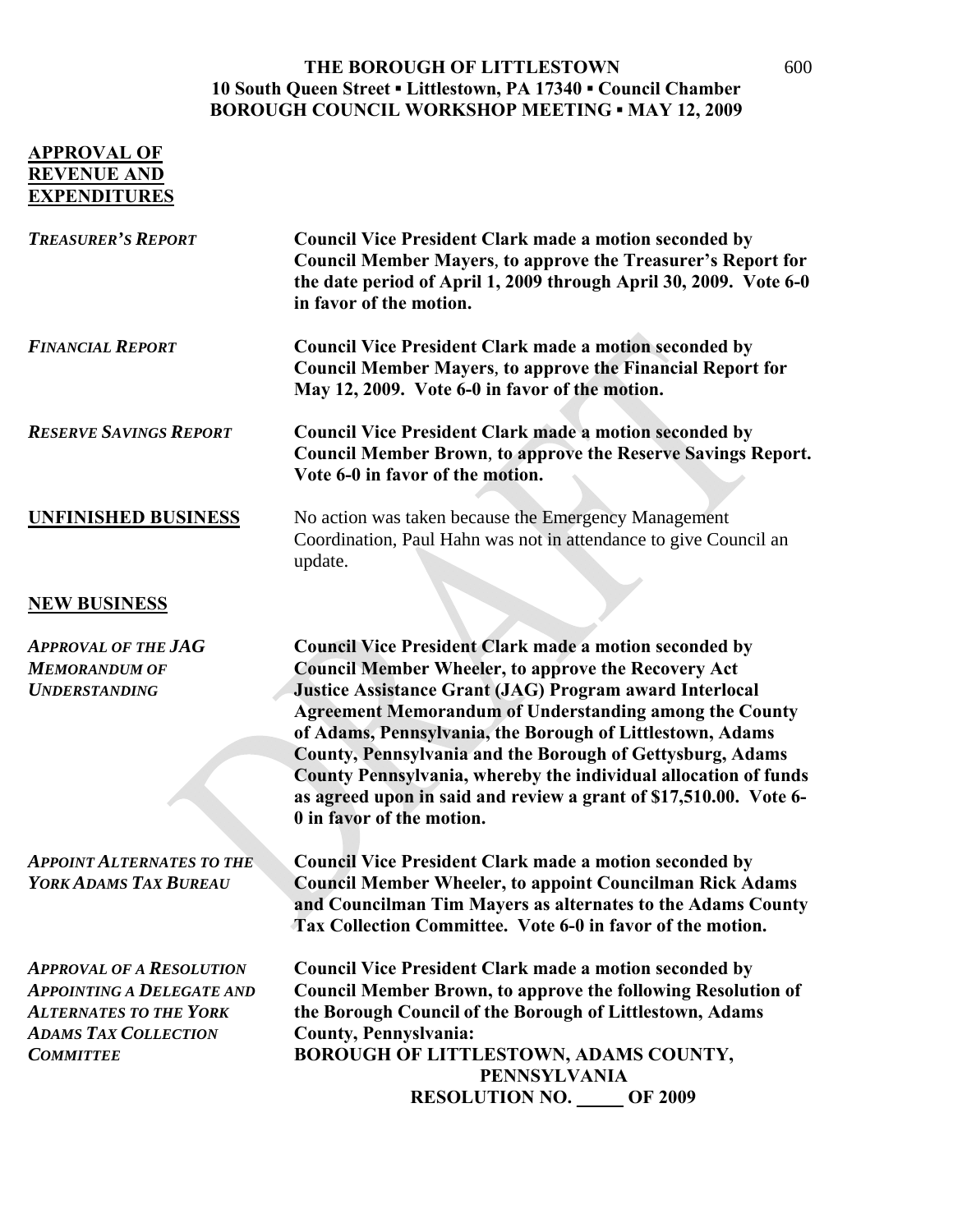## *APPROVE A RESOLUTION* **A RESOLUTION OF THE BOROUGH COUNCIL OF**  *APPOINTING A DELEGATE AND* **THE BOROUGH OF LITTLESTOWN, ADAMS COUNTY,**  *ALTERNATES TO THE YORK* **PENNSYLVANIA, APPOINTING A VOTING DELEGATE**  *ADAMS TAX COLLECTION* **AND ONE OR MORE ALTERNATES TO REPRESENT THE** *COMMITTEE* **BOROUGH OF LITTLESTOWN ON THE ADAMS COUNTY** *(CONTINUED)* **TAX COLLECTION COMMITTEE**

**WHEREAS,** Act 32 of 2008 (July 2, 2008, P.L. 197) (hereinafter the **"Act"**) mandates the consolidation of the collection of local income taxes; and

**WHEREAS,** Section 504 of the Act establishes a Tax Collection District (**"TCD"**) in each county, the geographic boundaries of which shall be coterminus with the county in which it is created, excepting those municipalities situate within a school district located in more than one county, in which case such municipality and school district shall be a part of the tax collection district with the greatest share of the school district's population based upon the 2000 Federal Decennial Census; and

**WHEREAS,** Section 505 of the Act provides that each TCD shall be governed by a Tax Collection Committee (**"TCC"**); and

**WHEREAS,** Section 505(b) of the Act requires each political subdivision within a TCD to appoint one (1) voting delegate and one (1) or more alternates to represent the political subdivision of the TCC by September 15, 2009; and

 **NOW, THEREFORE, BE IT RESOLVED** by the Borough Council of the Borough of Littlestown, and it is hereby **RESOLVED** by the authority of the same, that **David Wheeler** be, and he is hereby, appointed as the voting delegate representing the said Borough of Littlestown on the Adams County TCC, and, further, that **Councilman Rick Adams and Councilman Tim Mayers** be, and is/are hereby, appointed as alternate delegate(s) on the said TCC. This Resolution shall be effective on and as of May 12, 2009, and shall continue in full force and effect unless and until amended by formal public action of the Littlestown Borough Council. **Vote 6-0 in favor of the motion.** 

*APPROVAL OF THE 2009 CROP* **Council Vice President Clark made a motion seconded by**  *WALK* **Council Member Wheeler, to approve the request from St. Paul's Evangelical Lutheran Church to hold their Annual Crop Walk on October 11, 2009 starting at 1:00pm with the walking**